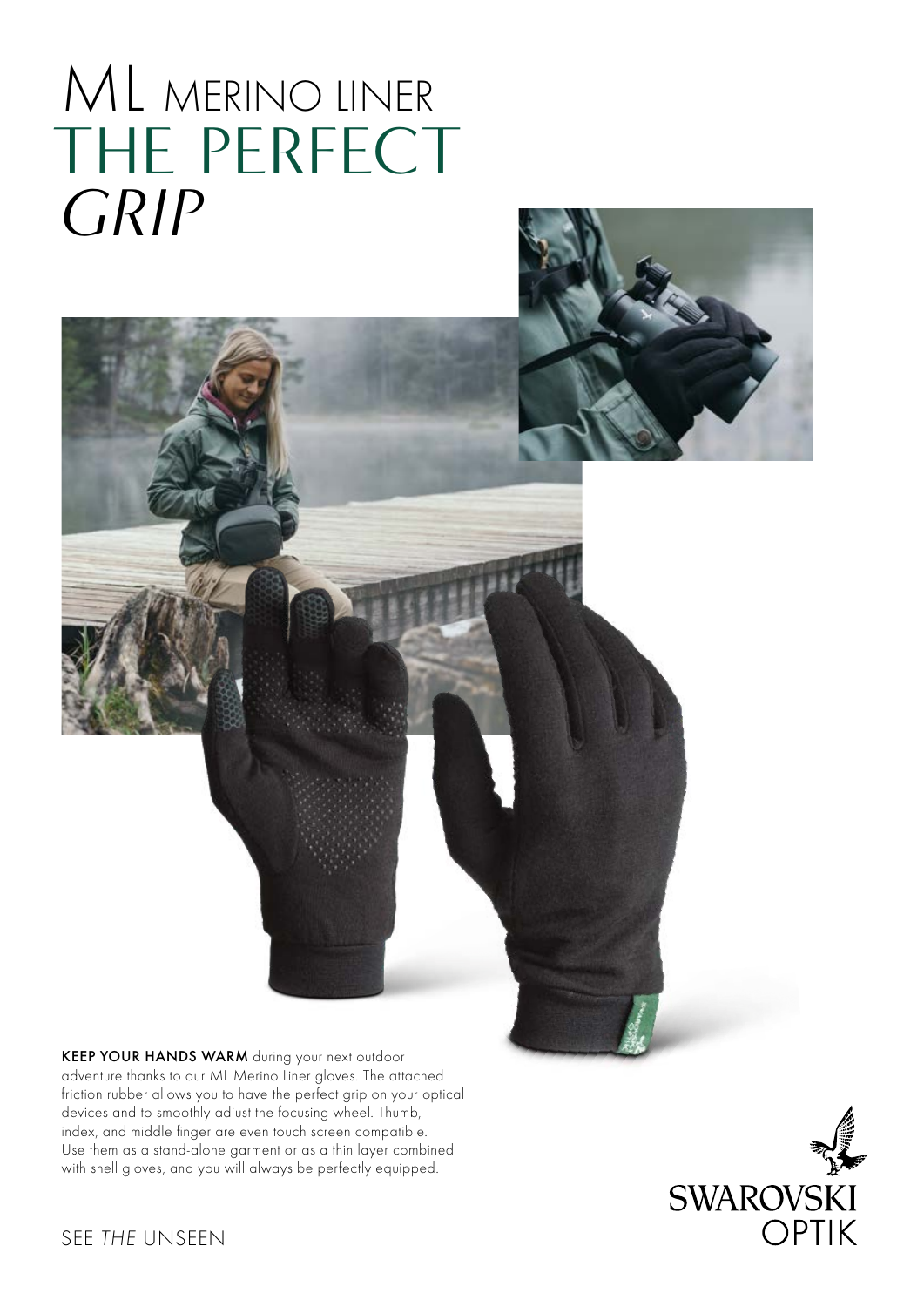### ML MERINO LINER THE PERFECT *GRIP*

#### HOW TO

Position index finger & thumb on the line. The scale indicates your size.



| PRODUCT NAME EN            | <b>SIZE</b> |
|----------------------------|-------------|
| ML-S merino liner small    | $7 - 8$     |
| ML-M merino liner medium   | 8.5.9       |
| ML-L merino liner large    | $9.5 - 10$  |
| ML-XL merino liner x-large | $10.5 - 11$ |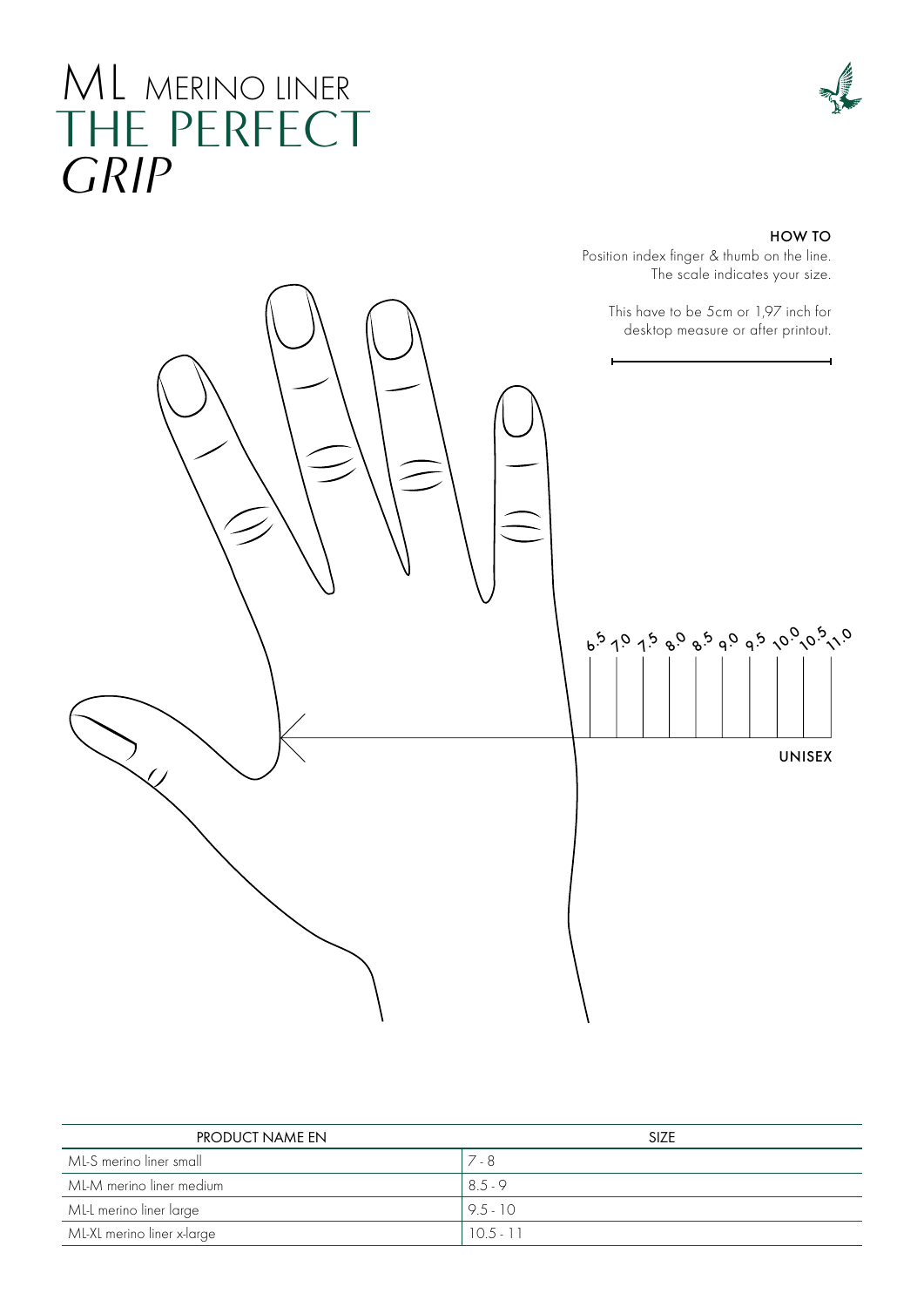# GP GLOVES PRO MASTER *THE ELEMENTS*



PROTECT YOUR HANDS during your next outdoor adventure with the GP Gloves Pro. Thanks to their pre-formed fingers, these gloves truly fit like a second skin. With their leather reinforcements, they stand for longevity and durability. Index and middle finger are even touch screen compatible. Optimum insulation keeps your hands warm, while the Sympatex® material is breathable and at the same time water and wind repellent. Available in size 7 / 7.5 / 8 / 8.5 / 9 / 9.5 / 10 / 10.5.



### SEE *THE* UNSEEN